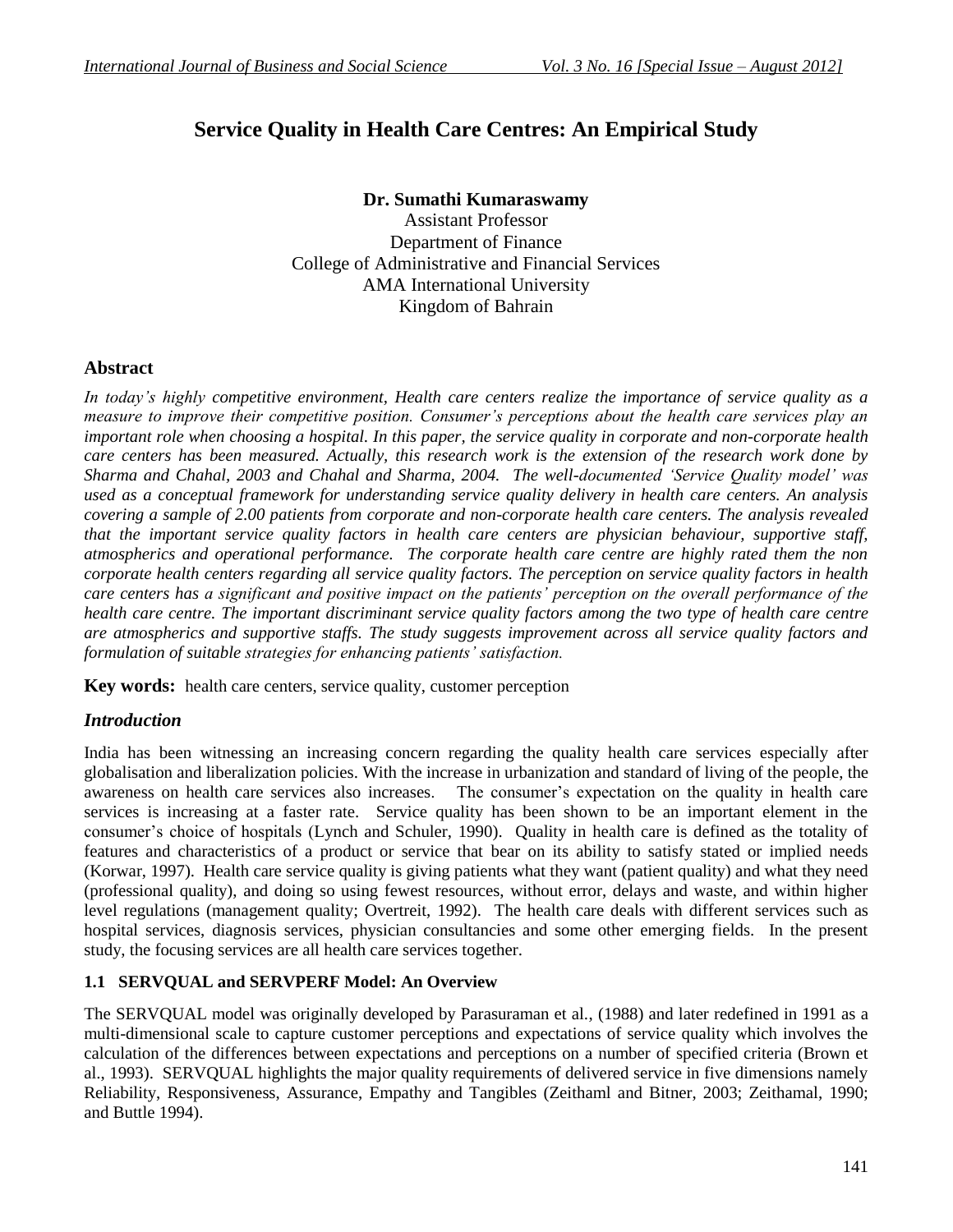The SERVQUAL model was identified by Cronin and Taylor (1992). Babakas and Boller (1992) have received a significant conceptual and empirical support in service research. The study of Brady et al., (2001) replicated the superiority of SERVPERF model for measuring service quality. Since the strategic value of using SERVPERF model can be better addressed through a focus on specific dimensions of service quality, especially with respect to their relevance to satisfaction and outcome variable (Smith 1995). The SERVPERF model measure the perception on various dimensions of service quality. In the present study, the SERVPERF model has been used to measure service quality.

#### **2.1 Literature Review**

The research literature on service quality has thrown numerous models by different researchers across the world. Lehtimere and Jukka (1985) present a holistic view to measure, monitor, and operational customer perceptions of service quality in health care organisation. John (1989) opined that there are four dimensions of health care service quality: these are the caring dimension, the access dimension, and the physical environment. Babakus and Glynn (1992) evaluated SERVQUAL for its potential usefulness in a hospital service environment. Sharma and Chahal (1999) identified the need of evaluating the service quality of health care service. Bowers et al., (1994) studied the five common attributes of quality from SERVQUAL model. Caring and communication were found to be significant. Three of the generic SERVOUAL dimensions were found to be related significantly to patient satisfaction: empathy, responsiveness and reliability.

Takeuchi and Quelch (1983) assessed the service quality of health care services by six dimensions: a) reliability, b) service quality, c) prestige, d) durability e) punctuality and f) ease of use. Walters (2001) judged the quality of service in health care organisation by reliability, availability, credibility, security, competence of staffs, understanding of customer needs, responsiveness to customers, courtesy of staffs, comfort of surroundings, communication between participants and associated goods provided with the service. Griffth and Alexander (2002) compared the service quality rendered by private and public hospitals in UAE. Rohini and Mahadevappa (2006) stratified the hospitals on the basis of specialty and non-specialty; Government-Private; and missionary, ISO-9000 certified and ISO-9000 non-certified. Abu Naser et al., (2006) analysed the customer expectations and perceptions towards health services through SERVQUAL model especially in Diagnosis services at Bangaladesh.

This literature review suggests a study for the existence of research gap in service quality of health care centre (corporate vs non-corporate) in India. To fill the research gap, a service quality perception study was undertaken in two corporate and two non-corporate hospitals in Madurai, Tamilnadu.

#### **3.1 Research Objectives**

The specific objectives of the study were to determine.

- The important service quality factors in the health care centre.
- How well the patients perceive the service quality factors of health care centre.
- The important discriminant service quality factors among the corporate and non-corporate health care service centre.
- The impact of service quality factors on the overall performance of the health care centre.

#### **3.2 Data Collection and Generation of Scale Items**

The study is based on the primary data collected through the construct which was tested and refined at three different stages (Sharma and Chahal, 2003). A standardized questionnaire was developed after the discussions on the aforesaid research problem with the panel of patients, academic and medical experts. The items in the construct used, take care of basic and integral components of health care services. Besides the demographic profile, the tested questionnaire consisted of 34 items on service quality pertaining to the components of health care delivery system designed within the framework of a Likert's five point scale (Chahal Hardeep, 2003; Bhat, Ramesh, 1999; Sharma and Chalal, 1995; Youseef and Bovaird 1995; and Lein and Tang, 2000). The questionnaire finalized initially was subjected to necessary alternations by administering a pre-test among 50 randomly selected patients in corporate and non corporate health care centre equally. The final service quality variables are given in Table 1.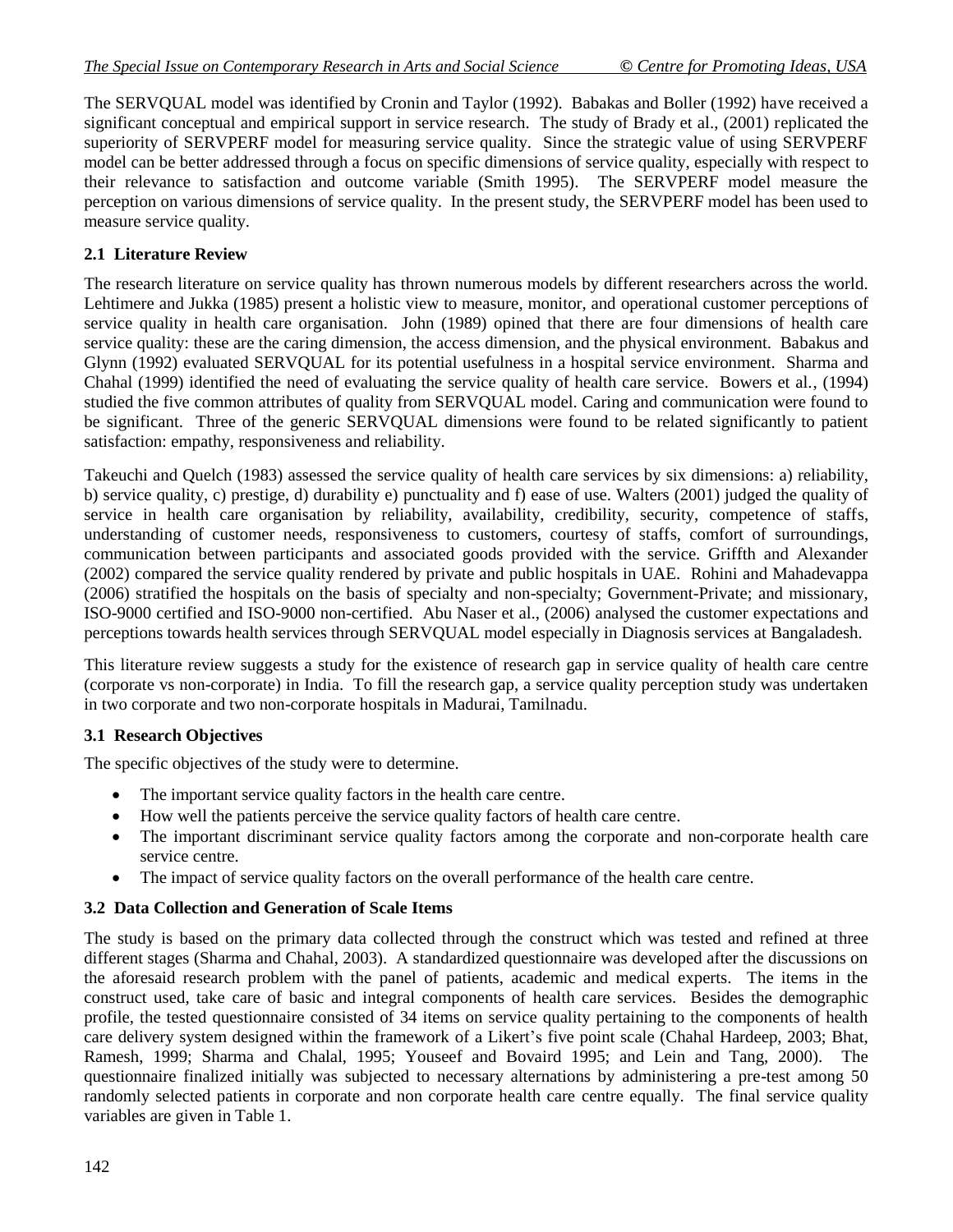#### **3.3 Sample Design**

Keeping in mind, the representative character of corporate and non-corporate health care centre services, the health care organizations located at Madurai City, Tamilnadu were purposely selected. In total, 100 each patients who visited the two types of health care organizations during January-March 2007 were contacted for data collection. The appropriate statistical tools were used with the help of SPSS.

## *4. Results and Discussion*

#### **4.1 Descriptive Analysis**

The important sex among the patients in the present study is male which constitutes 70.50 per cent to the total. The patient from urban Madurai constitutes 68.5 per cent to the total. The important level of education among the patients are graduation and above graduation which constitute 34.00 and 29.00 per cent to its total respectively. The important annual incomes among the patient are below Rs.2.00 lakhs and Rs.2.0 to 3.0 lakhs which constitute 37.50 and 35.00 per cent to the total respectively. The important nature of patient among the patients is in patients who constitute 57.00 per cent to the total. The details of demographic profile of patients are given in Table 2.

#### **4.2 Service Quality factors in Health Care Centre**

For determining the service quality factors, principal axis procedure of factor analysis in SPSS was used. Initially, the data reliability for factor analysis has been conducted with the help of Kaiser-Meyer-Ohlin measure of sampling adequacy and Bartlett's test of sphericity. Measure of sampling adequacy is a statistic which indicates the proportion of variance in the variables, which is common variance, i.e., which might be caused by underlying factors. High values (Close to 1.0) generally indicate that a factor analysis may be useful with the data. If the value is less than 0.50, the results of the factor analysis probably could not be very useful (Hair, et al., 2003). Bartlett's test of sphericity indicates whether the correlation matrix is an identity matrix, which would indicate that the variables are unrelated. The significance level gives the result of the test. Very small values (less than 0.05) indicate that there are probably significant relationships among the variables. A value higher than about 0.10 or so may indicate that the data is not suitable for factor analysis (Rao and Saikia, 2006). In the present study, the KMO measure of 0.8017 and significance of chi-square at zero per cent level satisfy the validity of data for factor analysis. The extracted service quality factors of health care organizations are shown in Table 3.

This factor rotation resulted in four service quality factors (SQF) explaining 72.56 per cent of the overall variance. The most important SQF is physician behavior since its eigen value and the per cent of variation explained are 4.3684 and 20.68 per cent respectively. It consists of 9 service quality variables with the reliability co-efficient of 0.8687. It is inferred that the included nine SQ variables explain the physician behavior to the extent of 86.87 per cent. The next two SQFs are supportive staff and atmospheres since its eigen values are 3.9033 and 2.5642 respectively. The supportive staffs consist of nine SQ variables with the reliability co-efficient of 0.7903 whereas the atmospherics consist of eight SQ variables with the reliability coefficients of 0.8144. The last factor narrated by the factor analysis is operational performance with the eigen value of 2.2609. It consists of eight SQ variables with the reliability co-efficient of 0.7639. The factor analysis results in four important SQFs namely Physician Behavior, Supportive Staffs, Atmospherics and Operational Performance for further analysis.

#### **4.3 Status of Service Quality Factors**

The perception on each service quality factor among the patients is drawn from the mean score of perception on all SQ variables involved in each service quality factor. The perception SQ factors in two different health care Centers are calculated separately to exhibit the patients' perception on SQF. The't' test has been administered to find out the significant difference among the patients perception on corporate and non-corporate health care centers (HCCs). The results are shown in Table 4.

The perception on SQFs in corporate HCCs is identified as higher among the patients compared to the perception on SQFs in non-corporate HCCs. The highly perceived SQFs among the patients in corporate HCCs are Physician Behavior and Operational Performance since the respective mean scores are 3.9289 and 3.8187. Among the patients in non-corporate HCCs, these SQFs are Physician Behavior and Atmospherics since their mean scores are 2.9127 and 2.6644 respectively.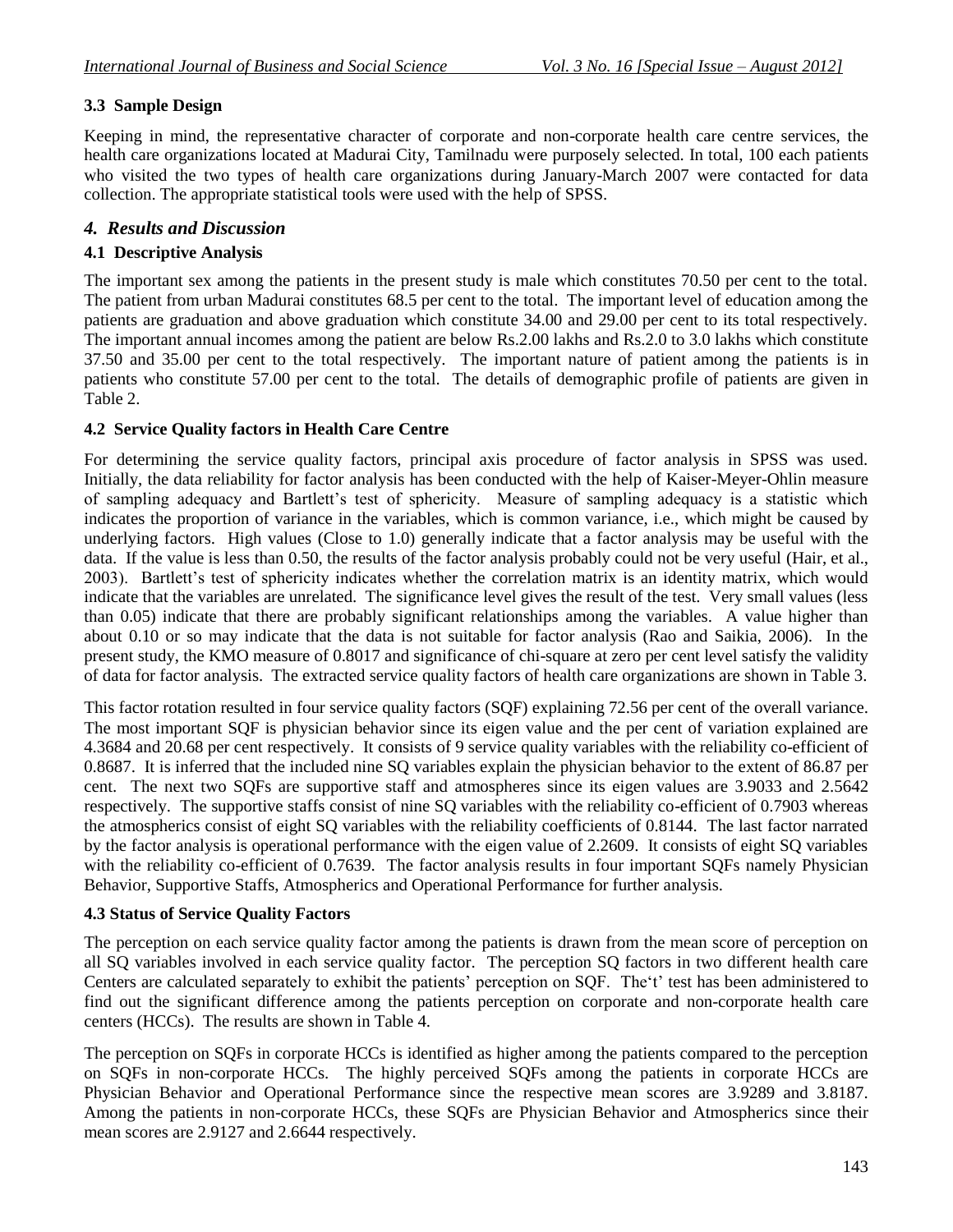Regarding the perception on SQFs the significant difference among the patients in corporate and non-corporate HCCs is identified in all SQFs since the respective't' statistics are significant at five per cent level.

### **4.4 Overall Performance of the Health Care Organization**

The overall performance of the health care organization among the patients in two different type of organizations are measured separately at five point scale namely highly satisfied, satisfied, moderate, dissatisfied and highly dissatisfied. The distribution of patients on the basis of their perception on overall performance of the HCCs is shown in Table 5.

The important attitude on overall performance of HCCs is moderate and satisfied which constitute 29.00 and 24.50 per cent to the total respectively. The highly satisfied patients constitute 16.00 per cent to the total. The important level of attitude on overall performance among the patients in corporate HCCs is moderate and satisfied which constitute 31.00 and 29 per cent to its total. Among the patients in non-corporate HCCs, these two levels of attitudes are moderate and dissatisfied which constitute 27.00 and 26.00 per cent to its total respectively.

#### **4.4.1 Association between Profile of Patients and their Attitude on Overall Performance of Health Care Centers**

The profile of the patients may be associated with their expectations and perception on various service quality factors. The present study has made an attempt to analyse the significant association between the profile of patients and their attitude on overall performance of corporate and non-corporate health care organizations separately with the help of one way analysis of variance. The marks assigned on the five point scale on overall performance are from 5 to 1. The score of perception on overall performance of health care organization has been included for the analysis. The result 'F' statistics are shown in Table 6.

In the case of corporate HCCs, the significantly associating profile variables with the patient's perception on overall performance of HCCs are education and nature of patient since the respective 'F' statistics are significant at five per cent level. In the case of non-corporate HCCs, the significantly associating profile variables are education, income, location and nature of patient. The analysis reveals the role of profile variables in the perception on overall performance of the HCCs.

#### **4.5 Impact of SQFs on the Overall Performance of HCCs**

The perception on SQFs of HCCs may have its own impact on the perception on the overall performance of HCCs. It is highly imperative for the policy makers to formulate suitable strategy for the improvement of SQFs. Hence, the present study has made an attempt to analyse the impact of perception on SQFs on the perception on overall performance of HCCs. The multiple regression analysis has been executed to analyse such impact. The score of perception on SQFs and overall performance of HCCs have been taken into account. The fitted regression model is

$$
Y = a + b_1 X_1 + b_2 X_2 + b_3 X_3 + b_4 X_4 + e
$$

**Whereas** 

| - Score on perception on overall performance of HCCs |
|------------------------------------------------------|
| - Score on perception on Physician behavior          |
| - Score on perception on Supportive Staff            |
| - Score on perception on Atmospherics                |
| - Score on perception on Operational Performance     |
| - regression co-efficient of independent variables   |
| - Intercept and                                      |
| $-$ Error term                                       |
|                                                      |

The impact of SQFs on overall performance of HCCs has been measured Corporate, Non-corporate HCCs and also for pooled data. The results are shown in Table 7.

The significantly influencing SQFs on the overall performance of HCCs are all SQFs identified in the analysis.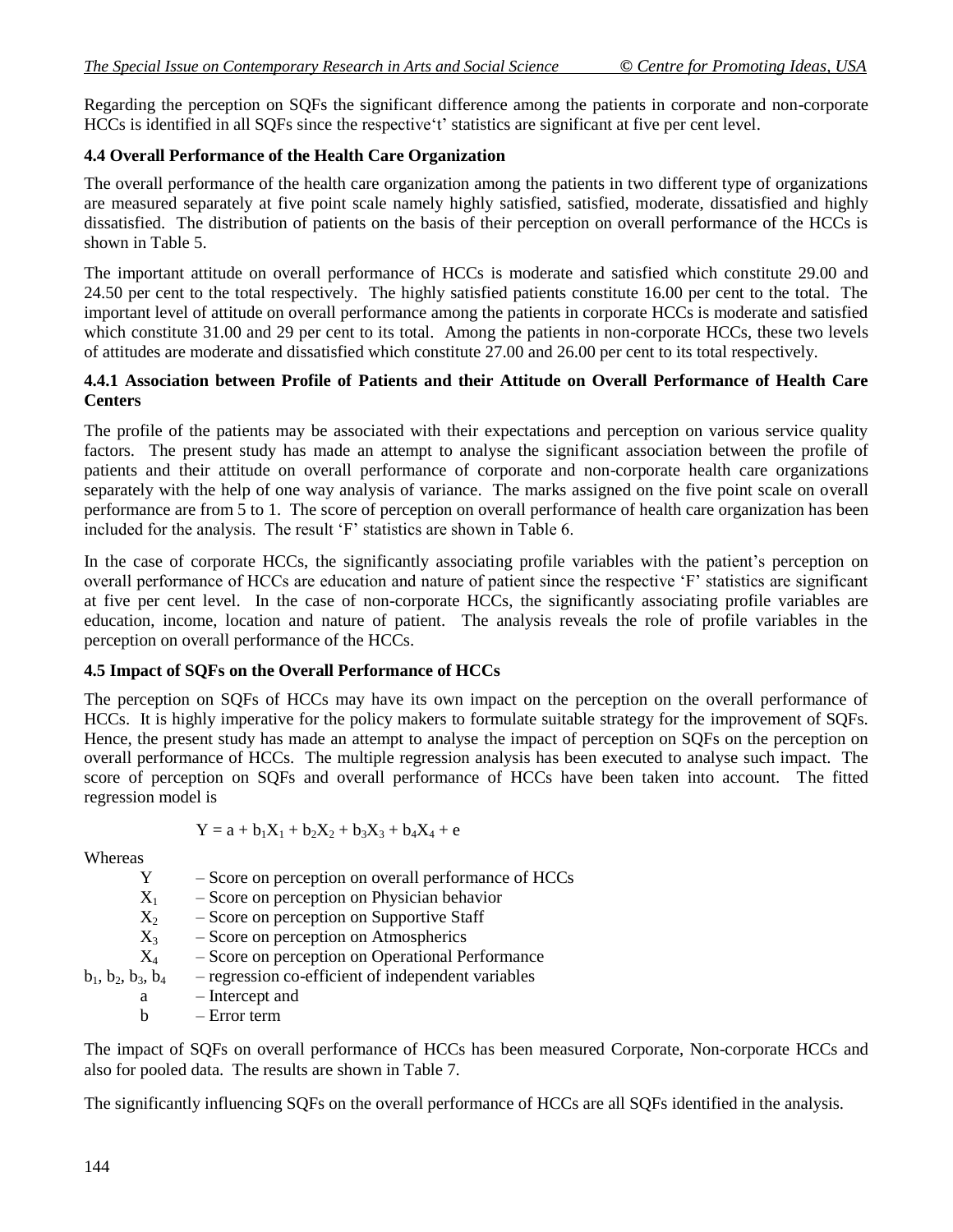In the corporate HCCs, a unit increase in perception on Physician Behavior, Supportive Staff, Atmospheres and Operational Performance results in an increase in the perception on overall performance of HCCs by 0.6824, 0.2079, 0.3633 and 0.4146 units respectively. In case of Non-corporate HCCs, a unit increase in the perception on above said SQFs results in an increase in the perception on overall performance of HCCs by 0.4246, 0.3667, 0.2134 and 0.5343 units respectively. The analysis infers that the perception on all SQFs a significant and positive impact on overall performance of HCCs. The important SQFs among the four SQFs are physician behavior and operational performance.

#### **4.6 Discriminant SQFs among the Corporate and Non-corporate HCCs**

In today's highly competitive environment, HCCs are increasingly realizing the need to focus on service quality as a measure to improve their competitive position. It is highly essential to understand in what way their HCCs differ from others. The corporate HCCs are growing at a faster rate in providing multi-specialty of services to the patients. At the same time, the Non corporate HCCs are also trying to improve their own service quality. But it is essential to understand the opinion of patients regarding their perception on SQF. The present analysis focuses on the identification of discriminant SQFs among the two groups of HCCs. Initially, the mean difference and the Wilks Lambda of SQFs have been computed and shown in Table 8.

The significant mean difference among the two group of HCCs is identified in all four SQFs since the respective't' statistics are significant at five per cent level. The higher mean difference is noticed in the case of operational performance and supportive staffs since the mean differences are 1.2154 and 1.1073. In all four SQFs, the Corporate HCCs are rated better by the patients. The higher discriminant power of SQF is identified in the case of Physician Behavior and Operational Performance since the respective Wilk's Lambda are 0.1249 and 0.1308. The significant SQFs are included for the establishment of two group discriminant analysis. The unstandardised procedure has been followed to establish such function. The function is

$$
Z=1.3341+0.2684X_1+0.3997\;X_2+0.4321\;X_3+0.2142\;X_4
$$

The relative contribution of SQFs in total discriminant score is computed by the product of discriminant coefficient and the respective mean difference of SQFs.

The highly influencing SQF in the discriminant function is Atmosphere and Supportive Staffs since their discriminant coefficients are 0.4321 and 0.3997 respectively. The higher relative contribution in total discriminant score is contributed by Atmosphere and Supportive Staffs since their contribution is 32.07 and 30.81 per cent respectively. The established discriminant function correctly classifies the cases to the extent of 79.63 per cent. The analysis reveals that the important discriminating SQFs among the Corporate and Non-Corporate HCCs are Atmospherics and Supportive Staffs.

#### *5. Research Implications*

It is clearly evident from the findings that the important Service Quality Factors in Health Care Center are Physician Behavior, Supportive Staffs, Atmospherics and Operational Performance which support the previous findings of (Chahal and Sharma, 2004; Walbridge et al., 1993; Roberts and Fred, 2003). The service quality in Corporate HCCs is rated highly by the patients compared to the Non-Corporate HCCs regarding all four service quality factors. The significantly associating profiles of patients on the perception of overall performance of the HCCs are education and nature of patient which resemble the findings of (Elbeck, 1987; Naucer and Mohammed, 2003; and Reidenbach and Sandifer 1990). The highly influencing service quality factors on the perception of the overall performance of HCCs are Physician Behavior and Operational Performance. The important discriminant service quality factors among the Corporate and Non-corporate HCCs are also the Physician Behavior and Operational Performance. The study infers that the Corporate HCCs are better rated by the patients than the noncorporate HCCs because of the Physician Behavior and Operational Performance at the Corporate HCCs. Hence it is the right time for the Non-Corporate HCCs to realize the importance of Physician Behaviour and also other service quality factors like Operational Performance, Supportive Staff and Atmosphere. The non-corporate HCCs also understand the 'poly clinic' strategy in order to provide multi-specialty services under one roof to their patients.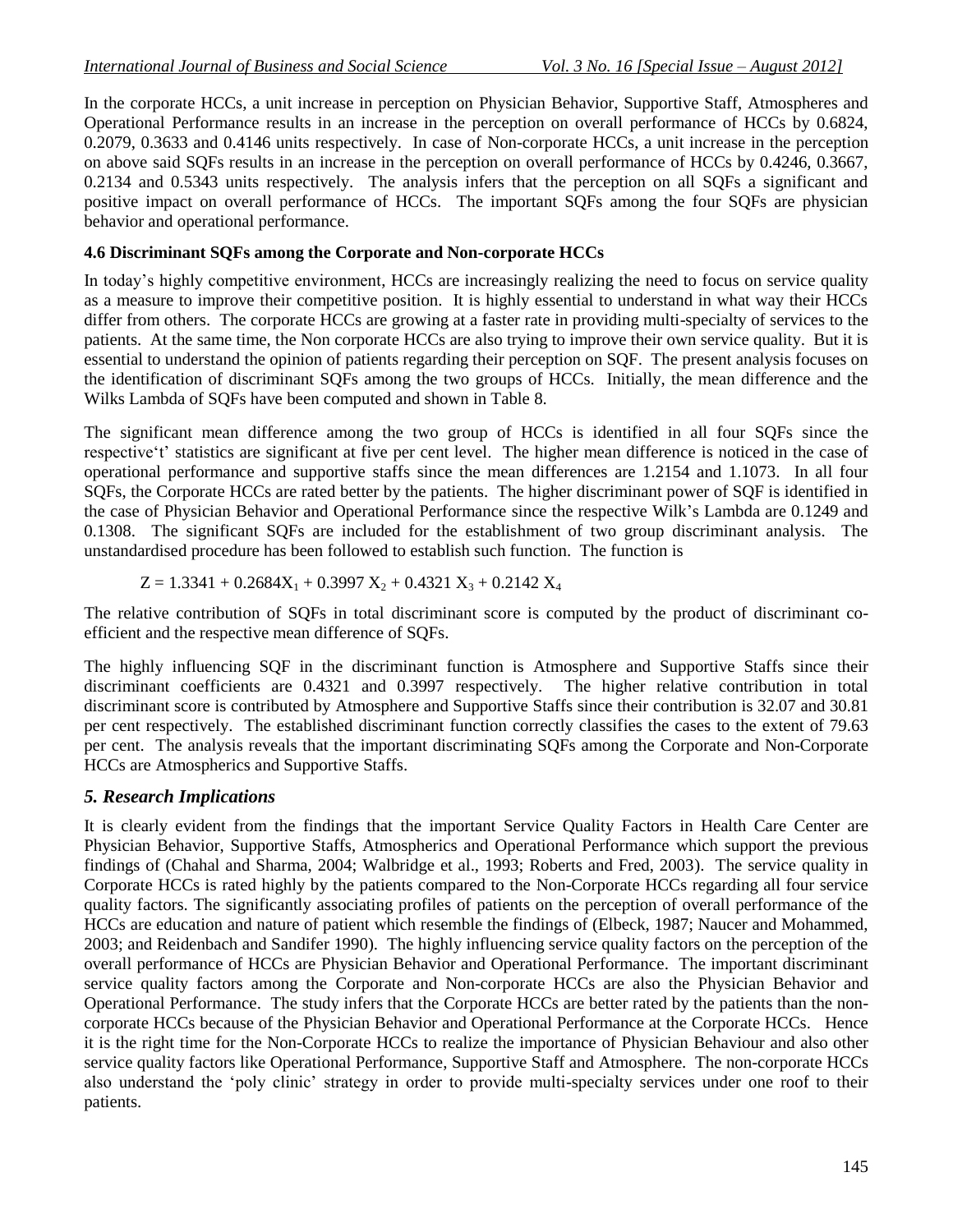## *6. Managerial Implications*

In order to enhance the present level of service quality in health care center, the present study identifies some managerial implications for a paradigm shift from medical service to customer zed service in the medical field.

Initially, the attitude of the physicians and their behavior towards the patients has to be enriched by providing continuous and on-going training programmed especially in the case of human psychology. The physician should be impartial, friendly, sympathetic and courteous to patients under all circumstances. The workshops, counseling and training courses on the human psychology show a considerable positive impact on the enrichment of service quality of physicians (Sharma and Gupta, 2004; Boyt and Schibrowsky, 1998).

Since the service quality of Supportive staffs plays an important role in the Health Care Services, the HCCs have to concentrate on this aspect. The management of health care center should see the attitude of the supportive staffs which is a major cause of the service quality of HCCs. They should monitor the requirements of the supportive staff through properly designed system and effective efficiency linked incentive plans. A consistent training programmed should be provided to the supportive staffs also. Since there is an increase in rural service seekers, the management should consider providing ambulance care facilities to them.

The atmospheric environment which includes the physical design and layout of HCCs is one of the important service qualities of HCCs. Hence, the authorities should take conscious efforts to keep the physical environment, spick and span. The management has to take care of sanitary facilities at the HCCs. Since, the cleanliness of HCCs rest on patients as well as staffs, the management has to be very strict on such aspects. If there are any violations of the guidelines for cleanliness and sanitation at HCCs, both the patients and staff should be fined immediately. The maintenance of green gardens, spacious parking place, bath room facilities and lift facilities should also be focused to increase the patient satisfaction.

In order to improve the operational performance of HCCs, there is an urgent need to have a systematic mechanism of supervision, monitoring and review of the functioning of HCCs. The HCCs should have an established administrative system to take care all such activities. It should have some trained personnel also. This will improve the service quality of the HCCs and also ensure the optimum utilization of available resources at HCCs. The HCCs should have an Research and Development cell to analyse the patients need and also their perception on the services provided by the HCCs.

#### *7. Directions for Future Research*

The present study focuses on the patient oriented study especially in Corporate and Non-corporate HCCs. This study may extend to the staffs as well as doctors oriented study. Apart from that, the comparative study on the service quality of various aspects like doctors, supportive staffs, operational performance, nursing staffs, and paramedical staffs may be conducted. The present study rests on the performance measurement only (SERVPERF). The gaps model formulated by Parasuraman et al. (1988) could be used for better understanding of patients' expectations and their respective perceptions on service quality at HCCs. The service quality at public HCCs may be focused in future in order to improve the service quality at public HCCs. Thus the scope for future research is too broad. The results would be more effective if a holistic approach is considered in the future.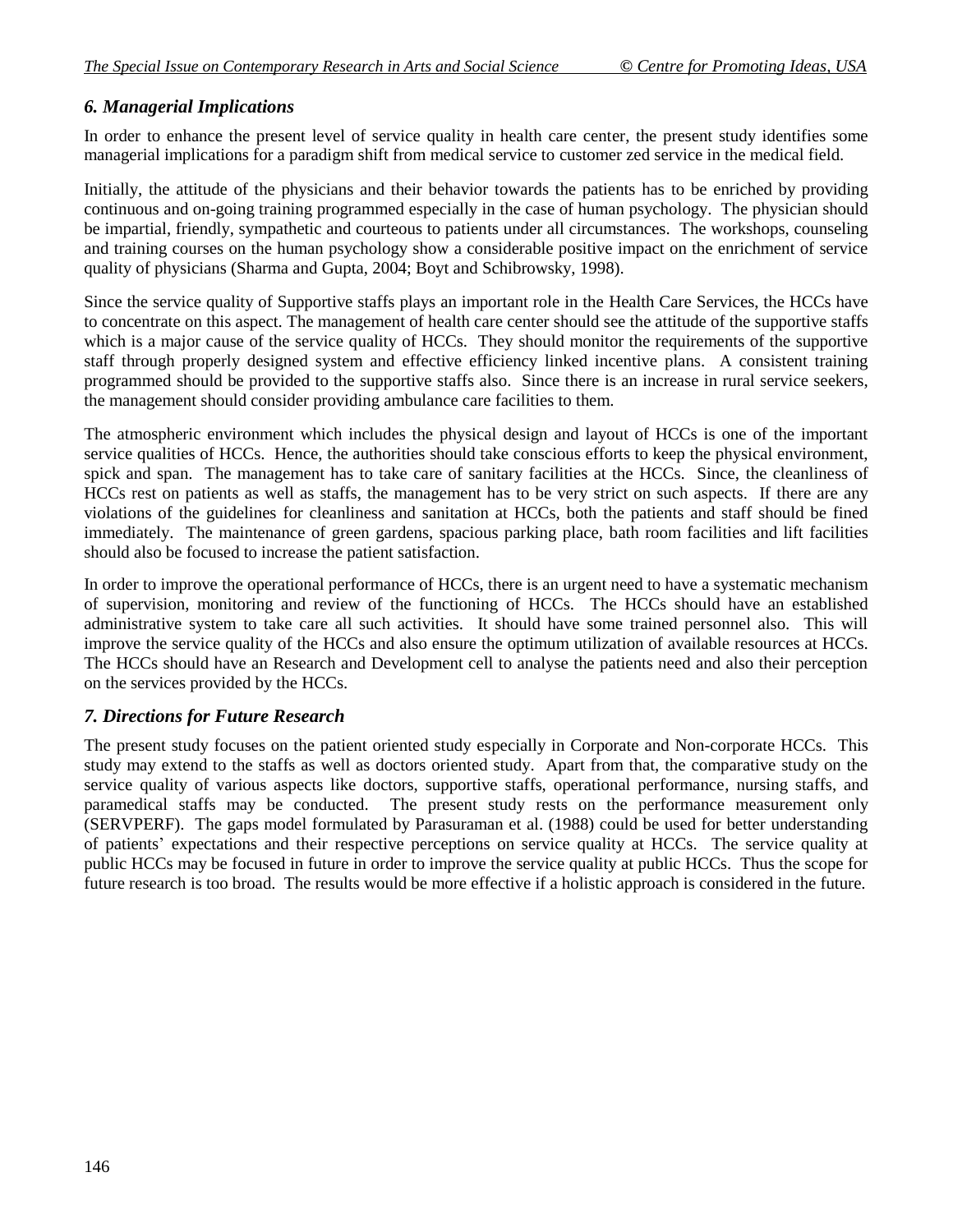## *References*

- Abu Naser Ahmed Ishtiaque: Md. Shahriar Akter and Suntu Kumar Ghosh (2006), "Customer Expectations and Perceptions towards Health Services through SERVQUAL model–An Evaluation of Medical Diagnosis services in Bangaldesh", **Prestige Journal of Management and Research**, 10 (1 & 2), April-October, pp.58-72.
- Babakus, E. and Boller, G.W., (1992), "An Empirical Assessment of the SERVQUAL Scale", **Journal of Business Research**, Vol.24, pp.253-68.
- Babakus, E. and Glym, M.W., (1992), "Adapting the SERVQUAL scale to Hospital Services: An Empirical Investigation", **Health Services Research**, 26 (6), pp.767-786.
- Bhat Ramesh (1999), "Characteristics of Private Medical Practice in India: A Provider Perspective", **Health Policy and Planning**, 14 (1), pp.26-37.
- Bowers, M.R., Swan, J.E., Koehler, and William, F., (1994), "What attributes determine quality and satisfaction with health care services?", **Health Care Management Review**, 19 (4), p.49.
- Boyt, W., and Schibrowsky, A., (2000), "Obstetrical Care and Patient Loyalty", **Marketing Health Services**, 19 (Spring), pp.13-19.
- Brady, Michael, K. and Cronin Joseph (2001), "Some New Thoughts on Conceptualizing Perceived Service Quality: A hierarchical Approach", **Journal of Marketing**, 65 (3), pp.34-49.
- Brown, Tom, J., Gilbert, A., Churchill and J.Paul Peter (1993); "Research Note: Improving the measurement of service quality", **Journal of Retailing**, 69 (1), Spring, pp.31-46.
- Chahal, Hardeep (2003), "Strategies for enhancing consumer satisfaction in Rural Health Services in J & K". **Indian Journal of Marketing**, 33 (9), pp.13-17.
- Cronin, J.J., and Taylor, S.A., (1992), "Measuring Service Quality : A Re-examination and Extension", **Journal of Marketing**, 56 (3), pp.55-68.
- Elbeck, M., (1987), "An Approach to Client Satisfaction Measurement as attribute of Health Service Quality", **Health Care Management Review**, 12 (3), pp.47-52.
- Griffith, J. and Alexander, J., (2002), "Measuring Comparative Hospital Performance/Practitioner Response", **Journal of Health Care Management,** 47 (1), pp.41-57.
- Hair, J.F., Ralph, E.A., Ronald, L.I. and William C.B., (2003), **Multivariate Data Analysis**, 4<sup>th</sup> Edition, Prentice Hall, New Jersey.
- Hardeep Chahal and R.D. Sharma (2004), "Managing Health Care Service Quality in a Primary Health Care Centre", **Metamorphosis-JMR**, 3 (2), pp.112-131.
- John Joly (1989), "Perceive Quality in Health Care Service Consumption: What are the structural dimensions?" **Developments in Marketing Science**, 12, Jon M.Hawes and John Thano Poulins (eds.), Orlands, FC, Academy of Marketing Science, pp.518-521.
- Korwar, A., (1997), **The made in India Hurdle: Creating Market across the globe-strategies for business excellence**, New Delhi: Tata Mc Graw Hill Publishing.
- Lehtinen, J.R., and Jukha, M.C. (1985), "Applications of Service Quality and Services Marketing in Health Care Organizations", **Building Marketing Effectiveness in Health Care, Academy of Health Sciences Marketing**, D.Terry Paul (ed.), pp.45-48.
- Lim, P. and Tang, N., (2000), "Study of patients expectations and satisfaction in Singapore Hospitals", **International Journal of Health Care Quality Assurance**, 13 (7), pp.290-9.
- Lync, J., and Schuler, D., (1990), "Consumer Evaluation of the Quality of Hospital Services from an Economics of Information Perspective", **Journal of Health Care Marketing**, 10 (2), pp.16-22.
- Naucer, J. and Mohammed, C., (2003), "Comparing the Quality of Private and Public Hospitals", **Managing Service Quality**, 13 (4), pp.290-299.
- Overtveit, J., (1992), **Health Service Quality**, Oxford, UK: Black well Scientific Press.
- Parasuraman, A., A Valarie Zeithaml and Leonard L.Berry (1988), "SERVQUAL: A Multi. Item Scale for measuring consumer perceptions of service quality", **Journal of Retailing**, 64 (Spring), pp.12-40.
- Prasada Rao, P. and Vendantam Sahia (2006), "Mutual Funds: Exploring the Retail Customer Expectations", **The ICFAI Journal of Services Marketing**, 4 (2), June, pp.25-33.
- Reidenbach, E. and Sandifer, S.B., (1990), "Exploring Perceptions of hospitals operations by a modified SERVQUAL approach?", **Journal of Health Care Marketing**, 10 (4), pp.47-55.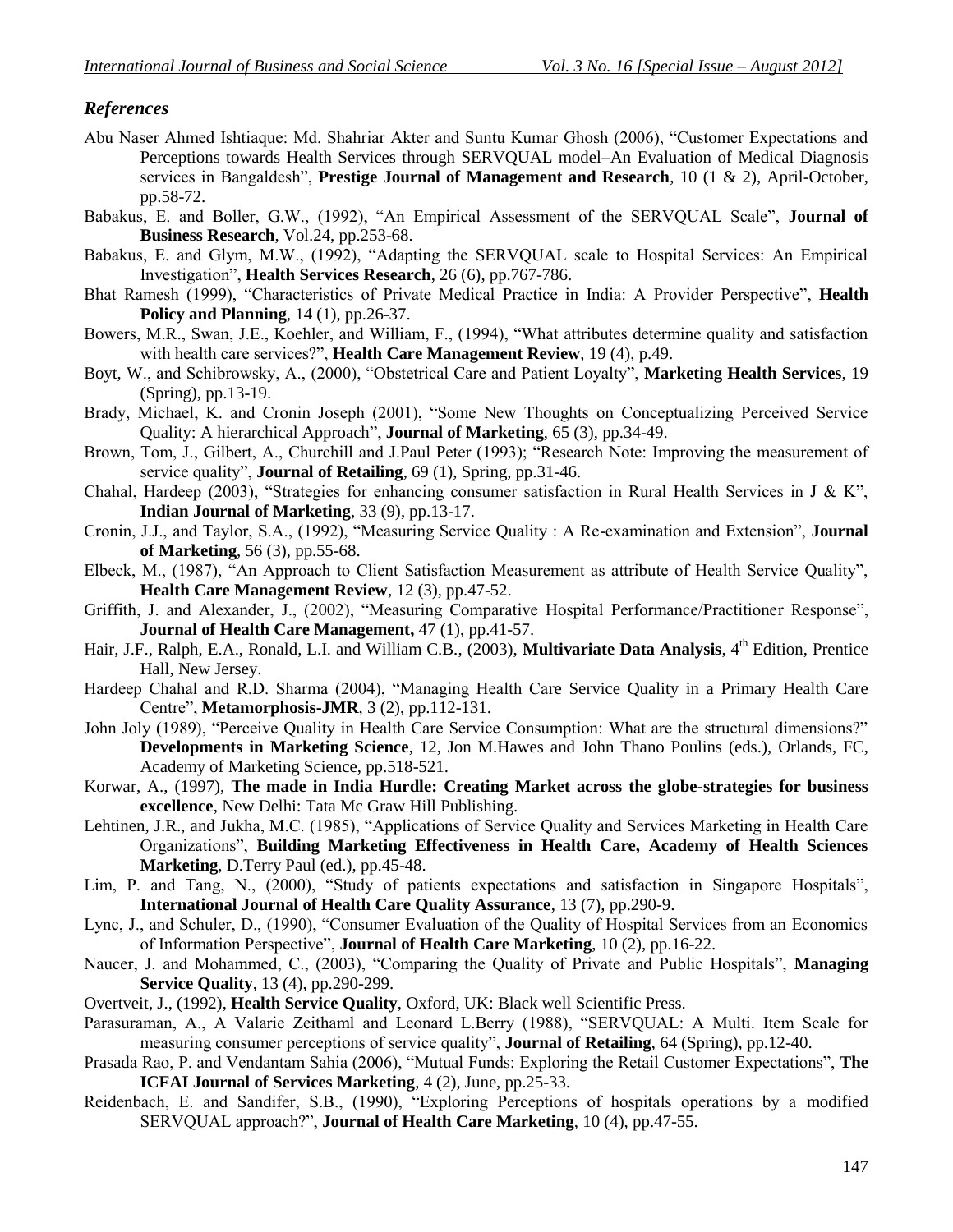- Rohini, R., and Mahadevappa, B., (2006), "Service quality in Bangalore Hospitals-An Empirical Study", **Journal of Services Research**, 6 (1), April-September, pp.59-83.
- Sharma, R.d. and Chahal, Hardeep (1996), "A Study of Patients satisfaction in outdoor services of Private Health Care Facilities", **Vikalpa**, 24, pp.69-76.
- Sharma, R.D., and Chahal, Hardeep (1995), "Patient satisfaction in Public Health System-A Case Study", **The Indian Journal of Social Work**, 61 (4), pp.445-456.
- Sharma, R.D., and Gupta Mahesh (2004), "Patient Satisfaction in Public Out Patient Health Care Services", **The Journal of Health Management**, 6 (1), pp.23-45.
- Smith, A.M., (1995), "Measuring Service Quality : is SERVQUAL now redundant?", **Journal of Marketing Management**, Vol.11, pp.257-76.
- Soeters Roberts and Griffiths, Fred (2003), "Improving Government Health services through Contract Management : A Case from Combodia", **Health Policy and Planning**, 18 (1), pp.74-83.
- Takeuchi, Hirotala and John A. Quelch (1983), "Quality is more than making a good product", **Harvard Business Review**, 61 (July-August), pp.139-145.
- Walbridge, S.W. and Delene, Linda, M., (1993), "Measuring Physician Attitudes and Service Quality", **Health Care Marketing**, 12 (2), pp.8-15.

Walters, D., (2001), **Quality Management, Operations Management**, New Delhi: Crest Publishing House.

- Youseef, N., Nel, D., and Bovaird, T., (1995), "Service quality in NHS hospitals", **Journal of Management in Medicine**, 9 (1), pp.66-74.
- Zeithaml, A. Valarie and J. Mary Bitner (2003), "Working paper No.277", Manchester Business School, Manchester.
- Zeithaml, A., Valarie, A. Parasuraman and L.L.Berry (1990), **Delivery Quality Service: Balancing Customer Perception and Expectations**, New York: Free Press.

#### **Appendix**

**Table 1: Variables Related to the Service Quality of Health Care Service**

| Sl.No. | Variables                           | Sl.No. | Variables                                |
|--------|-------------------------------------|--------|------------------------------------------|
| 1.     | Physician knowledge                 | 18.    | Helpfulness of supportive staff          |
| 2.     | Caring of supportive staff          | 19.    | Water facility                           |
| 3.     | Natural lighting at hospital        | 20.    | Physician co-operation                   |
| 4.     | Well equipped operational centre    | 21.    | Prompt service                           |
| 5.     | Initial Diagnosis of Physician      | 22.    | Delivery of staff's service to the       |
|        |                                     |        | patients' expectations                   |
| 6.     | Working hours                       | 23.    | Polite attempt by support staff          |
| 7.     | Quarries handling of support staff  | 24.    | Operation theatre facility               |
| 8.     | Cleanliness in the hospital         | 25.    | Helpfulness of physician                 |
| 9.     | Handling quarries of physician      | 26.    | Power facility                           |
| 10.    | Conducive internal environment      | 27.    | Regularity in attending patient by staff |
| 11.    | Reliability of supportive staffs    | 28     | Welcoming the suggestions                |
|        | service                             |        |                                          |
| 12.    | Satisfactory functioning            | 29.    | Bathroom facility                        |
| 13.    | Work of physicians according to     | 30.    | Physicians check-up                      |
|        | patient's expectation               |        |                                          |
| 14.    | Neatly dressed staff                | 31.    | Bedding management                       |
| 15.    | Grievance redressed system          | 32.    | Active participation of supportive staff |
| 16.    | Careful understanding by supportive | 33.    | Physicians honesty                       |
|        | staff                               |        |                                          |
| 17.    | Personal attention of physician     | 34.    | Implementation of the suggestions        |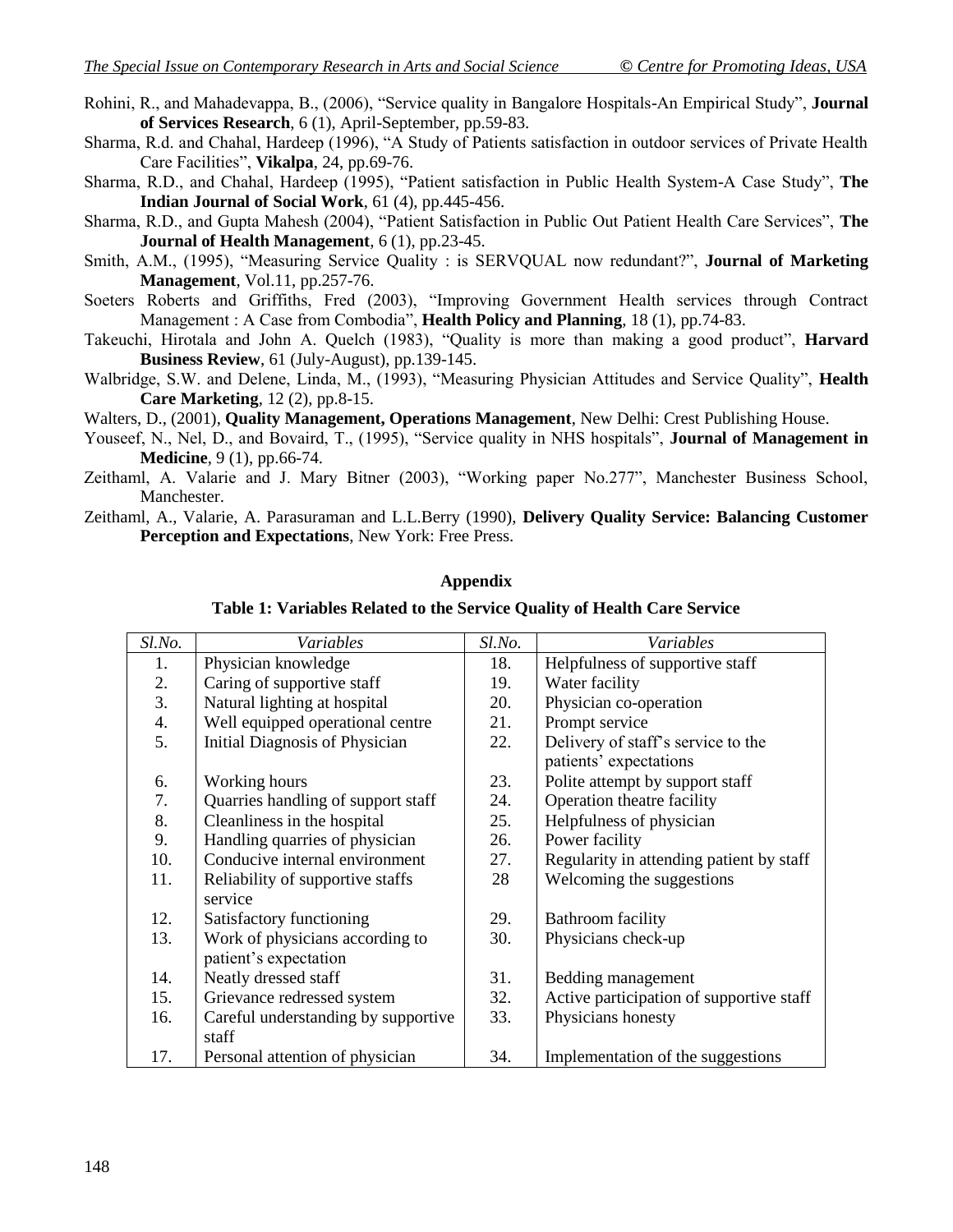| Sl.No.           | Profile variables            | Male | Female | <b>Total</b> |
|------------------|------------------------------|------|--------|--------------|
|                  | A. Location                  |      |        |              |
| 1.               | Rural                        | 39   | 24     | 63           |
| $\overline{2}$ . | Urban                        | 102  | 35     | 137          |
|                  | Total                        | 141  | 59     | 200          |
|                  | <b>B.</b> Level of Education |      |        |              |
| 1.               | High school and below        | 57   | 17     | 74           |
| 2.               | Graduation                   | 44   | 24     | 68           |
| 3.               | Above graduation             | 40   | 18     | 58           |
|                  | Total                        | 141  | 59     | 200          |
|                  | C. Income                    |      |        |              |
| 1.               | Below 2,00,000               | 56   | 19     | 75           |
| 2.               | 2,00,000-3,00,000            | 49   | 21     | 70           |
| 3.               | Above 3 lakhs                | 36   | 19     | 55           |
|                  | Total                        | 141  | 59     | 200          |
|                  | <b>D.</b> Nature of Patient  |      |        |              |
| 1.               | In-patients                  | 91   | 23     | 114          |
| 2.               | Out-patients                 | 14   | 17     | 31           |
| 3.               | Minor operation              | 22   | 13     | 35           |
| 4.               | Major operation              | 14   | 6      | 20           |
|                  | Total                        | 141  | 59     | 200          |

## **Table 2: Demographic Profile of Respondents**

## **Table 3: Service Quality factors in Health Care Centres**

| Sl.No.                                   | Service quality factors | Number of                      | Reliability co- | Eigen value | Per cent of |
|------------------------------------------|-------------------------|--------------------------------|-----------------|-------------|-------------|
|                                          |                         | variables in                   | efficient       |             | variation   |
|                                          |                         | each SQF                       |                 |             | explained   |
|                                          | Physician behaviour     |                                | 0.8687          | 4.3684      | 20.68       |
| 2.                                       | Supportive staffs       |                                | 0.7903          | 3.9033      | 18.84       |
| 3.                                       | Atmospherics            | 8                              | 0.8144          | 2.5642      | 17.68       |
| 4.                                       | Operational performance | 8                              | 0.7639          | 2.2609      | 15.36       |
| KMO measure of sampling adequacy: 0.8017 |                         | Bartletts' Test of sphericity: |                 | chi-        |             |
|                                          |                         |                                | square: 114.43* |             |             |

\*Significant at zero per cent level.

## **Table 4: Perception on Service Quality of Health Care Centers**

| Sl.No. | Service Quality Factors in      | Mean score in  |                  | <i>t</i> -statistics |
|--------|---------------------------------|----------------|------------------|----------------------|
|        | <b>Health Care Organization</b> | Corporate HCCs | Non-corporate    |                      |
|        |                                 |                | HCC <sub>s</sub> |                      |
| 1.     | Physician behavior              | 3.9289         | 2.9127           | 2.3089*              |
| 2.     | Supportive staff                | 3.6141         | 2.5068           | 2.1708*              |
| 3.     | Atmospherics                    | 3.7306         | 2.6644           | $2.4172*$            |
| 4.     | Operational performance         | 3.8187         | 2.6033           | $2.5991*$            |

\*Significant at five per cent level.

## **Table 5: Attitude on Overall Performance of the Health Care Organization**

| Sl.No. | Attitude on overall performance |           | Number of patients in | <i>t</i> -statistics |
|--------|---------------------------------|-----------|-----------------------|----------------------|
|        |                                 | Corporate | Non-corporate         |                      |
|        |                                 |           |                       |                      |
| 1.     | Highly satisfied                | 15        | 17                    | 32                   |
| 2.     | Satisfied                       | 29        | 20                    | 49                   |
| 3.     | Moderate                        | 31        | 27                    | 58                   |
| 4.     | Dissatisfied                    | 18        | 26                    | 44                   |
| 5.     | Highly dissatisfied             |           | 10                    |                      |
|        | Total                           | 100       | 100                   | 200                  |